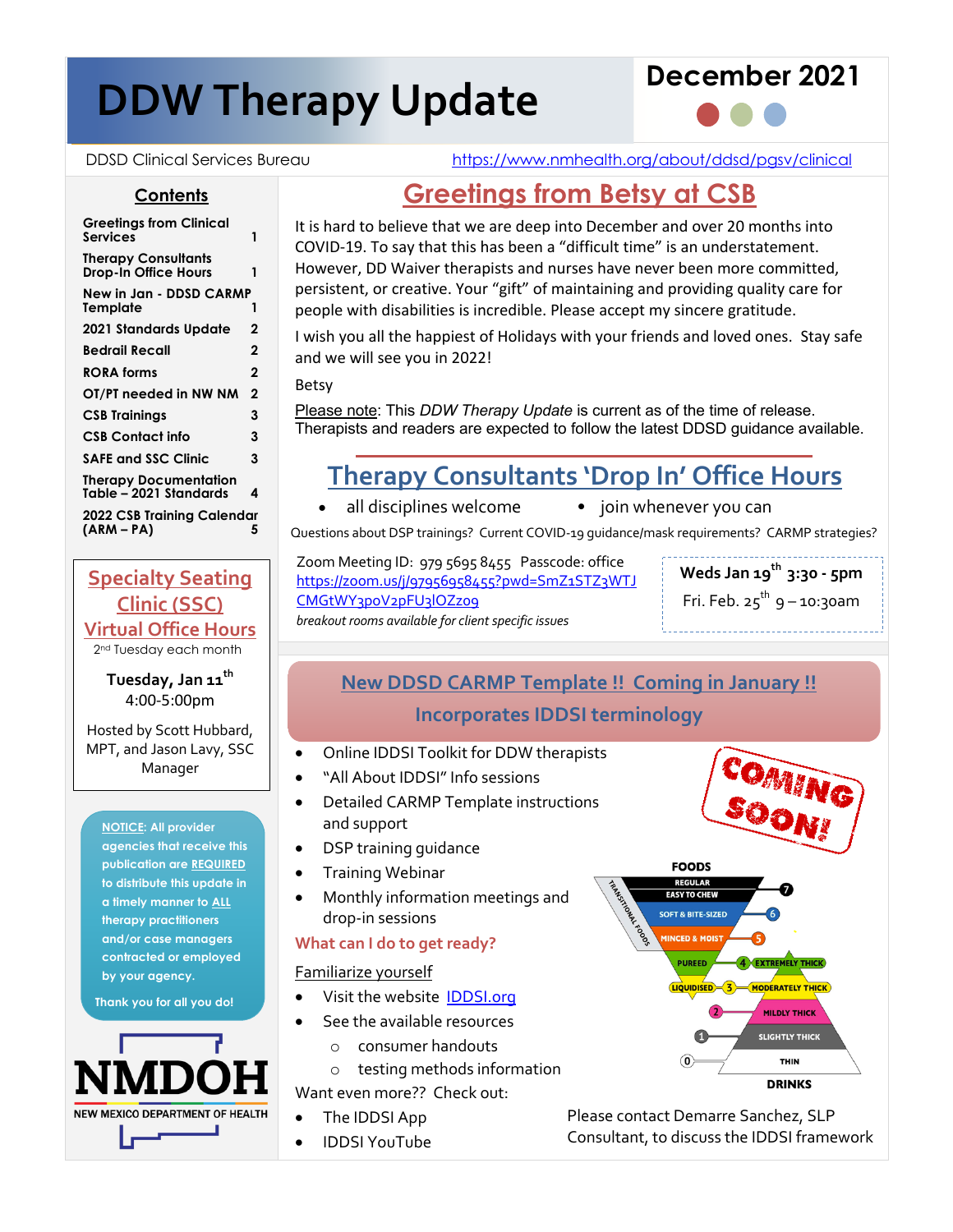# **2021 DDW Standards – Highlights for Therapists**

- ARM and PA trainings are now required within 180 days of hire
- Annual Reports

- must include goal progress in comparison to baseline from TDF
- must not include new/proposed goals or objectives
- Reviewed or revised WDSIs are now due 2 weeks prior to ISP start
- Annual WDSI training is now required within 30 days of ISP start date *(effective for ISP dates on or after 1/15/22)*
- Fading of therapy services is required to be considered for all disciplines on an annual basis
- Telehealth/remote services are allowable
- *Also note:* revisions throughout Standards emphasize collaboration and communication within the IDT and with all provider agencies

#### **See CSB Therapy Services Page for more information**

#### **Therapy Webinars section:**

- Therapy Update session recording and PPT slides
- Therapy Update Q&A and Crosswalk

#### **Assistive Technology section:**

- Updated DDW (Budget-Based) and General AT Fund application forms and instructions
- Budget-Based Fund increased to a maximum of \$500 (including 15% purchasing agent fee) *Note:* Appendix K funds are no longer available.
- *Reminder*: always use a current SFOC http://sfoc.health.state.nm.us/

### **OT and PT coverage needed in and around Gallup, Las Vegas, and Mora! If you or your agency are looking to expand your caseload, please**

**contact Felicia Vidro for more information! Felicia.Vidro@state.nm.us**

#### **Important: Bedrail Recall**

A recall has been issued for certain types of bedrails due to recent deaths from entrapment and asphyxiation.

- Please refer to the following website for more information: Drive DeVilbiss Healthcare Recalls Adult Portable Bed Rails After Two Deaths; Entrapment and Asphyxiation Hazards | CPSC.gov
- Please check the types of bedrails being used by the people you serve to find any that might be on this recall list and remove them immediately.

#### **New DDSD required course** *(on-demand recording)*

**Introduction to Waivers http://www.cdd.unm.edu/other-disabilityprograms/disability-health-policy/ddsdcourses/intro-to-waivers.html**

#### **COVID-19 Resources**

Notified of possible exposure to a COVID positive individual?

Need quarantine or return to work requirements?

• Please refer to the current **Policies for the Prevention and Control of COVID-19 in NM** found here

#### https://cv.nmhealth.org/co vid-safe-practices/

see pp. 12-14 for workplace guidance

• Visit the NM CV site at https://cv.nmhealth.org/ for more specific information

#### **Having trouble receiving DME orders or getting repairs done?**

#### **Please complete a RORA using these timelines:**

- Durable Medical Equipment (DME) and Assistive Technology/Augmentative Communication devices *not received within 150 days*
- DME repair/modification *not completed within 60 days*

#### **FYI: A RORA may also be submitted if:**

- Therapy documentation is not submitted on time
- Therapy assessments do not begin within 30 days of receipt of the SFOC

The Regional Office Request for Assistance (RORA) form and instructions can be accessed on the DDSD website: Regional Offices (nmhealth.org)



Scan QR code or click link to go directly to the **CSB Therapy Services Page**

https://www.nmhealt h.org/about/ddsd/pgs v/clinical/therapy/



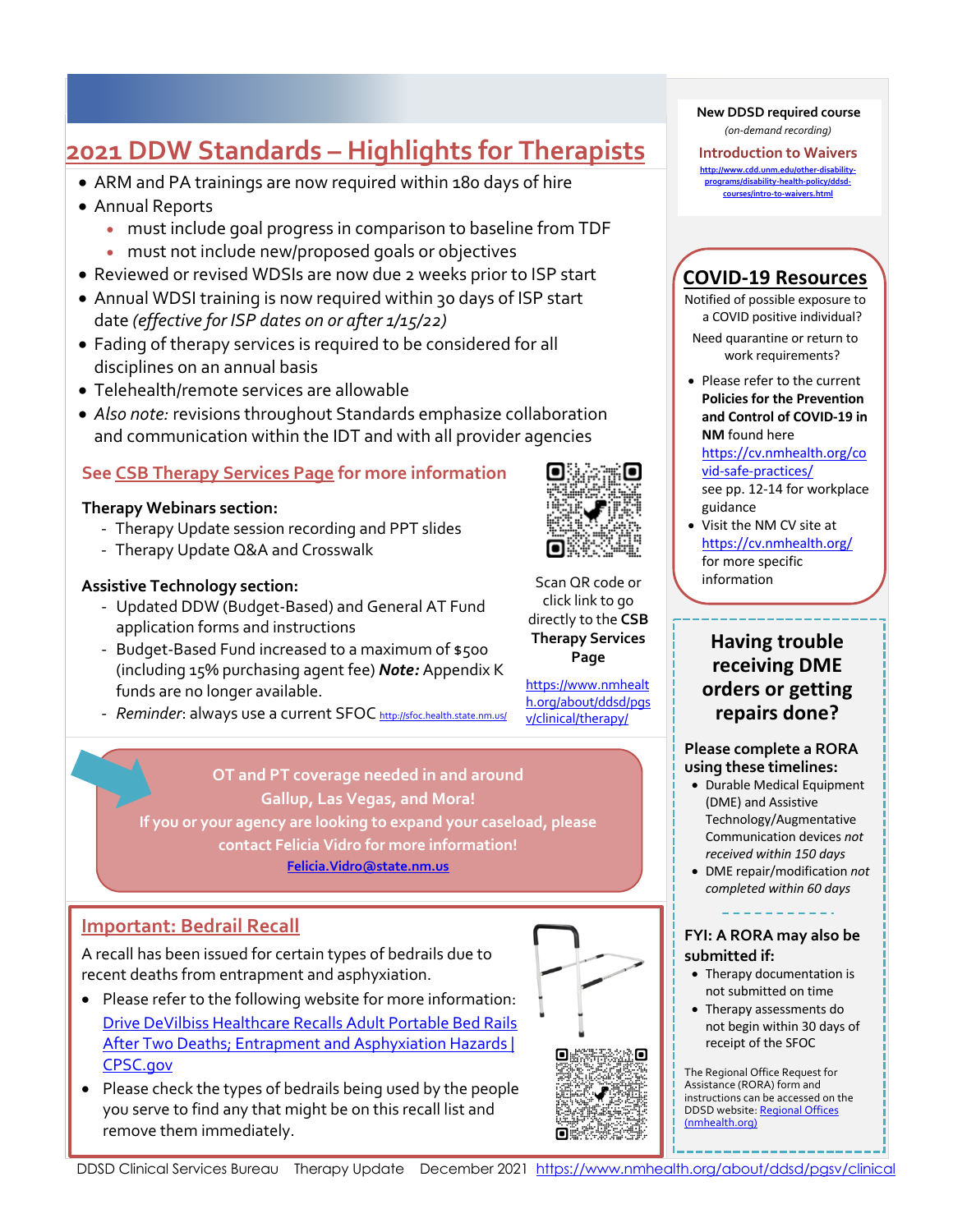| <b>CSB</b>                                         | Live stream, online trainings                                                                                                                                                     | (not recorded) | upcoming 2022 dates                                                                     |  |  |
|----------------------------------------------------|-----------------------------------------------------------------------------------------------------------------------------------------------------------------------------------|----------------|-----------------------------------------------------------------------------------------|--|--|
| <b>Trainings</b>                                   | <b>Aspiration Risk Management</b>                                                                                                                                                 | 9:00am -4:30pm | 1/14, 3/11, 5/6, 6/10, 7/15                                                             |  |  |
| <b>ALL TRAININGS</b><br>ARE<br><b>ONLINE UNTIL</b> | <b>Participatory Approach</b>                                                                                                                                                     | 9:00am -4:30pm | $1/6$ , $2/15$ , $3/25$ , $4/27$ , $6/14$                                               |  |  |
|                                                    | Pre-register for on-line trainings at: https://ddsdtrain.cdd.unm.edu/Calendar.aspx<br>Please use your own email when registering to ensure you get the meeting link and documents |                |                                                                                         |  |  |
| <b>FURTHER</b>                                     |                                                                                                                                                                                   |                |                                                                                         |  |  |
| <b>NOTICE</b>                                      | <b>Other trainings required for Therapists</b>                                                                                                                                    |                |                                                                                         |  |  |
| Please see                                         | Introduction to Waivers *new                                                                                                                                                      |                | DDSD CDD Online Courses (available anytime)<br>http://www.cdd.unm.edu/other-disability- |  |  |
| the Clinical                                       |                                                                                                                                                                                   |                |                                                                                         |  |  |
| <b>Services</b>                                    | <b>Person-Centered Planning for Therapists</b><br>programs/disability-health-policy/ddsd-                                                                                         |                |                                                                                         |  |  |
| Training:                                          | <b>Subtle Signs of Illness and Injury</b>                                                                                                                                         |                | courses/index.html                                                                      |  |  |
| <b>Therapist</b>                                   | formerly 'Indications of Illness and Injury'                                                                                                                                      |                |                                                                                         |  |  |
| <b>Training</b>                                    | <b>ANE REFRESHER Training 'ANE Awareness'</b>                                                                                                                                     |                |                                                                                         |  |  |
| Requirements                                       |                                                                                                                                                                                   |                |                                                                                         |  |  |
| to learn more<br>about the                         |                                                                                                                                                                                   |                |                                                                                         |  |  |
| training                                           | <b>Effective Individual Specific Training</b><br>Techniques - "EIST-Live Stream"                                                                                                  |                | not recorded - see training calendar for dates                                          |  |  |
| requirements for                                   | (not the Effective Trainer Techniques Part 1 course)                                                                                                                              |                | https://ddsdtrain.cdd.unm.edu/Calendar.aspx                                             |  |  |
| all therapists                                     |                                                                                                                                                                                   |                |                                                                                         |  |  |
|                                                    | <b>ANE Training DOH</b> - Live Stream Course                                                                                                                                      |                |                                                                                         |  |  |
|                                                    | Note: All versions of the DOH - ANE courses will count during the COVID-19 PHE                                                                                                    |                |                                                                                         |  |  |
|                                                    |                                                                                                                                                                                   |                |                                                                                         |  |  |

# **Clinical Services Bureau Contact Information**

| <b>Elizabeth Finley</b><br>Elizabeth.Finley@state.nm.us         | <b>Bureau Chief</b>                        |  | <b>Iris Clevenger</b><br>Iris.Clevenger@state.nm.us    |           | MFW and Insurance support |
|-----------------------------------------------------------------|--------------------------------------------|--|--------------------------------------------------------|-----------|---------------------------|
| Rosa.LopezMadrid@state.nm.us                                    | Rosa Lopez Madrid Administrative Assistant |  | Jacoba (Kotie) Viljoen<br>Jacoba. Viljoen @state.nm.us | ARM Nurse |                           |
| Felicia Vidro<br>Felicia. Vidro@state.nm.us                     | AT/Therapy Coordinator                     |  | Mary (Nettie) DeBerry<br>Mary.DeBerry@state.nm.us      |           | Nurse Generalist          |
| Clinical Consultants Contact us via e-mail, text, or phone call |                                            |  |                                                        |           |                           |
| Mary Beth Schubauer Physical Therapy                            |                                            |  | MaryBeth.Schubauer@state.nm.us                         |           | $505 - 238 - 2247$ (c)    |
| <b>Demarre Sanchez</b>                                          | Speech Therapy                             |  | Demarre.Sanchez@state.nm.us                            |           | $505 - 417 - 5264$ (c)    |
| <b>Robin Leinwand</b>                                           | Occupational Therapy                       |  | Robin.Leinwand@state.nm.us                             |           | 505-239-1768 (c)          |

# **Resources - Clinics**

| <b>SAFE Clinic - Supports and Assessment for Feeding and Eating</b>                                                                                                                                                                                                                                                                                                             | <b>Specialty Seating Clinic</b>                                                                                                                                                                                                                                               |
|---------------------------------------------------------------------------------------------------------------------------------------------------------------------------------------------------------------------------------------------------------------------------------------------------------------------------------------------------------------------------------|-------------------------------------------------------------------------------------------------------------------------------------------------------------------------------------------------------------------------------------------------------------------------------|
| Any adult with I/DD who is experiencing challenges related to<br>oral eating and/or tube feeding can be referred for specialized<br>assessment and recommendations regarding eating/feeding,<br>nutrition, positioning, and associated medical needs to support<br>health, safety, and independence. SAFE Clinic appointments are<br>currently occurring via remote technology. | Referrals for wheelchair, positioning, and<br>adaptive equipment evaluations are being<br>processed. Appointments are being made for<br>remote and in-person evaluations or<br>wheelchair fittings, dependent on the need of<br>the individual as assessed by SSC clinicians. |
| Contact: Jacoba (Kotie) Viljoen                                                                                                                                                                                                                                                                                                                                                 | Contact: Jason Lavy                                                                                                                                                                                                                                                           |
| CSB ARM Coordinator, SAFE Clinic Coordinator                                                                                                                                                                                                                                                                                                                                    | <b>Specialty Seating Clinic Manager</b>                                                                                                                                                                                                                                       |
| (505) 841-6188 (office) Fax# (505) 841-2987                                                                                                                                                                                                                                                                                                                                     | (505) 222-4610                                                                                                                                                                                                                                                                |
| Jacoba. Viljoen@state.nm.us                                                                                                                                                                                                                                                                                                                                                     | Specialty.Seating@state.nm.us                                                                                                                                                                                                                                                 |

DDSD Clinical Services Bureau Therapy Update December 2021 https://www.nmhealth.org/about/ddsd/pgsv/clinical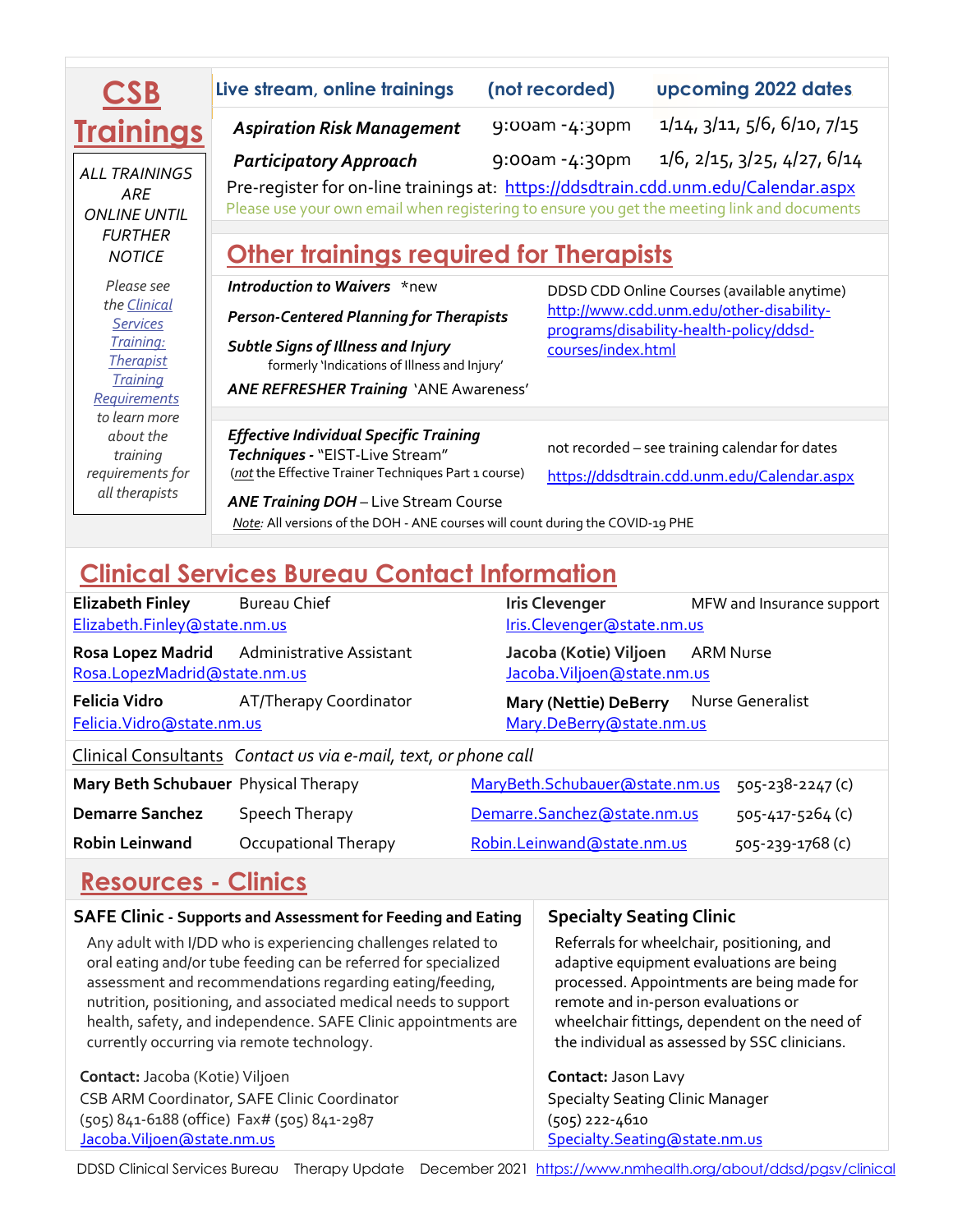## **Therapy Documentation Table – 2021 DDW Standards**

| <b>Document</b>                                                                                              | <b>Procedural Requirements</b>                                                                     | <b>Due</b>                                                                                                | <b>Distribution</b>                        | <b>DDSD Template</b><br><b>Available</b>                                                                                                 |
|--------------------------------------------------------------------------------------------------------------|----------------------------------------------------------------------------------------------------|-----------------------------------------------------------------------------------------------------------|--------------------------------------------|------------------------------------------------------------------------------------------------------------------------------------------|
| <b>Initial Therapy Evaluation Report</b>                                                                     | Needed when Therapy Services begin                                                                 | Within 44 days of initial budget                                                                          | <b>IDT</b> members                         | <b>YES</b>                                                                                                                               |
| Annual Therapy Re-Evaluation Report<br>(inclusive of progress made)                                          | Needed for ongoing therapy on an<br>annual basis                                                   | 14 days prior to Annual ISP<br>meeting                                                                    | <b>IDT</b> members                         | <b>YES</b>                                                                                                                               |
|                                                                                                              |                                                                                                    |                                                                                                           |                                            |                                                                                                                                          |
| DDW Therapy Documentation Form (TDF)                                                                         | * TDF sections used for ongoing therapy                                                            |                                                                                                           |                                            |                                                                                                                                          |
| Initial Request: Page #1 ONLY<br>(header, footer, middle box with 180<br>unit request & signature under box) | Needed to obtain an initial prior<br>authorization for any therapy service                         | Initial: 14 days following receipt of<br>Secondary Freedom of Choice                                      | Case Manager                               | YES<br>This Template is<br><b>REQUIRED for all</b>                                                                                       |
| *Therapy Intervention Plan (TIP)                                                                             | Complete annually for ongoing therapy;<br>revise as needed                                         | Initial TIP and BW: within 44 days<br>of initial budget approval                                          | <b>IDT</b> members                         | submissions<br>• Update the TDF<br>throughout the ISP<br>year using the<br>same form for all<br>submissions (initial,<br>revisions, SAR) |
| *Budget Development Worksheet<br>(BW) (not required for JCMs)                                                | Needed to develop therapy unit request<br>that will be indicated on the TDF                        | Ongoing TIP and BW: 14 days<br>following annual ISP meeting                                               |                                            |                                                                                                                                          |
| *Semi-Annual Therapy Review (SAR)                                                                            | Complete for any individual receiving<br>ongoing therapy services                                  | SAR: 190 days following ISP<br>effective date                                                             | <b>IDT</b> members                         |                                                                                                                                          |
|                                                                                                              |                                                                                                    |                                                                                                           |                                            |                                                                                                                                          |
| Written Direct Support Instructions<br>(WDSI)                                                                | New: minimum of 1 developed within<br>first 6 months of therapy service<br>initiation              | New: after strategy development;<br>before DSP implementation (< 6<br>months)                             | <b>IDT</b> members                         | <b>NO</b><br>• Refer to 2021 DDW<br><b>Standards</b>                                                                                     |
|                                                                                                              | Ongoing (continued or maintenance):<br>review, revise, and redistribute annually,<br>and as needed | Ongoing: at least 2 weeks prior to<br>new ISP effective date, and as<br>needed                            |                                            | Section 12.4.7.12.6<br>pp. 179-180                                                                                                       |
| <b>Training Roster</b>                                                                                       | Completed when training occurs                                                                     | Within 7 days of training date                                                                            | Agency of DSP trained                      | <b>YES</b>                                                                                                                               |
| <b>Trainer Designation Form</b>                                                                              | Completed when training has been<br>designated to another IDT member                               | Within 7 days of designation date                                                                         | Agency of designated<br>trainer            | <b>YES</b>                                                                                                                               |
|                                                                                                              |                                                                                                    |                                                                                                           |                                            |                                                                                                                                          |
| Assistive Technology (AT) Inventory                                                                          | Therapists contribute to this form when<br>they are monitoring specific AT                         | Initiate or update annually, by the<br>190 <sup>th</sup> day following the person's<br>ISP effective date | <b>IDT</b> members                         | <b>YES</b>                                                                                                                               |
| <b>Billable Service Contact Notes</b>                                                                        | Completed for all billable services                                                                | Following each billable service                                                                           | Therapy provider's<br>individual case file | N <sub>O</sub>                                                                                                                           |
| Discontinuation of Therapy Services<br>Report                                                                | Needed when an ongoing therapy<br>agency discontinues services                                     | 14 days following therapy<br>discharge                                                                    | <b>IDT</b> members                         | <b>YES</b>                                                                                                                               |